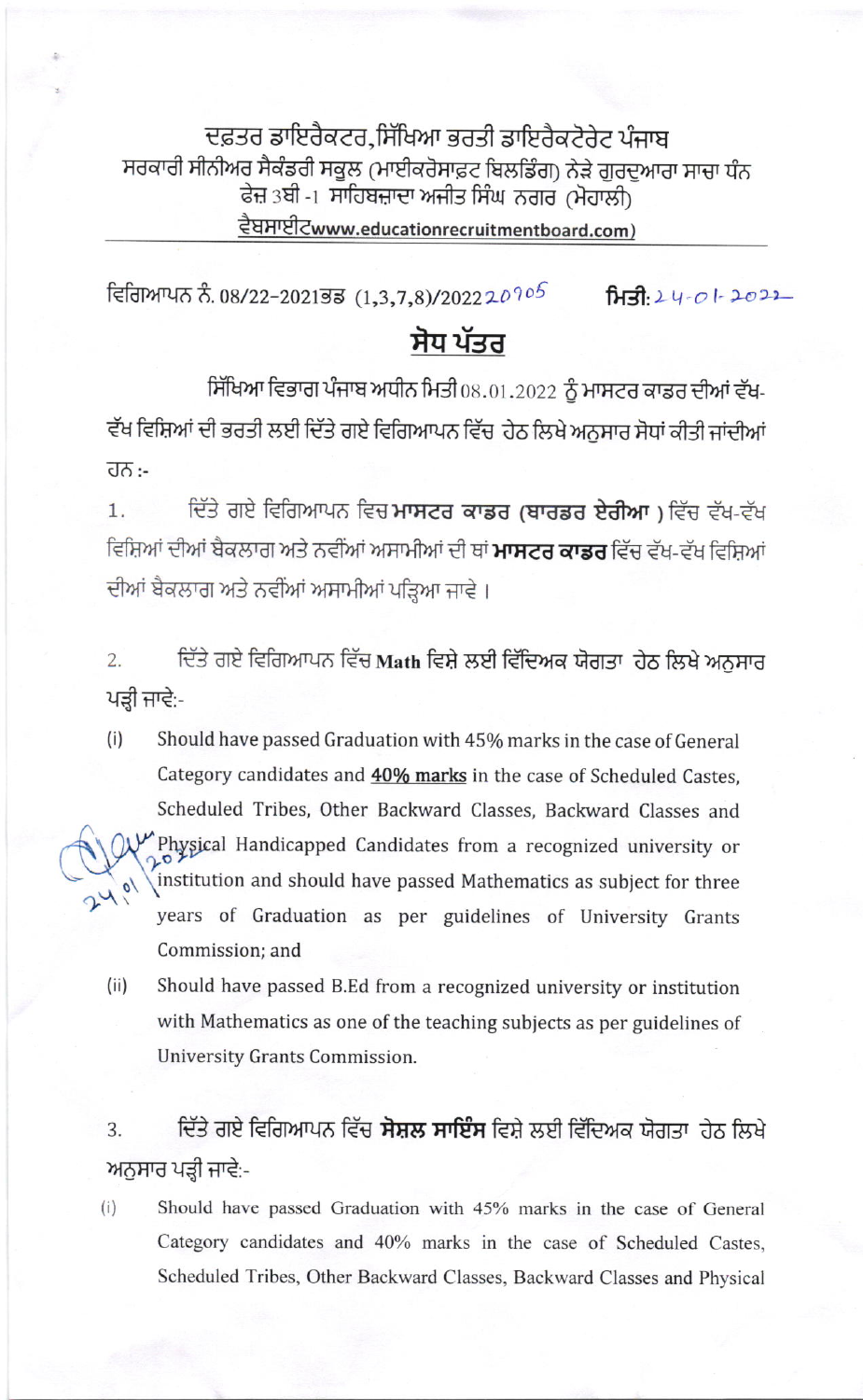Handicapped Candidates from a recognized university or institution and should have studied any of the two subjects i.e. History, Political Science, Public Administration, Psychology, Sociology, Economics, Geography, Philosophy and Environmental Studies atleast for three years of Graduation as per guidelines of the University Grants Commission; and

 $(ii)$ 

2022

Should have passed B.Ed from a recognized university or institution with Social Science as one of the teaching subject as per guidelines of the University Grants Commission.

## ਦਿੱਤੇ ਗਏ ਵਿਗਿਆਪਨ ਵਿੱਚ Music ਵਿਸ਼ੇ ਲਈ ਵਿੱਦਿਅਕ ਯੋਗਤਾ ਹੇਠ ਲਿਖੇ ਅਨੁਸਾਰ ਪੜ੍ਹੀ 4. ਜਾਵੇ:-

- Should have passed Graduation in Music (Instrumental or Vocal) atleast with  $(i)$ 45% marks from a recognized university or institution as per guidelines of University Grants Commission; and
- Should have passed B.Ed from a recognized university or institution with  $(ii)$ Music as one of the teaching subjects as per guidelines of University Grants Commission

Provided that the candidates, who have secured the following marks in Graduation will be considered: -

- $(i)$ 45% marks in the case of General Category candidates; and
- $(ii)$ 40% marks in the case of scheduled castes, scheduled Tribes, other Backward classes, Backward classes and physically Handicapped candidates

## ਦਿੱਤੇ ਗਏ ਵਿਗਿਆਪਨ ਵਿੱਚ Physical Education ਵਿਸ਼ੇ ਲਈ ਵਿੱਦਿਅਕ ਯੋਗਤਾ ਹੇਠ ਲਿਖੇ 5. ਅਨੁਸਾਰ ਪੜ੍ਹੀ ਜਾਵੇ:-

Should have passed Four years integrated course of Bachelor of Physical Education from a recognized university or institution after  $10+2$  atleast with 45% marks.

### **OR**

Bachelors degree atleast with 45% marks with Physical Education as a subject in three years Graduation Course from a recognized University or institution and Should have acquired one vear course of B.P.Ed/D.P.Ed from a recognized university or institution as per guidelines of the University Grants Commision